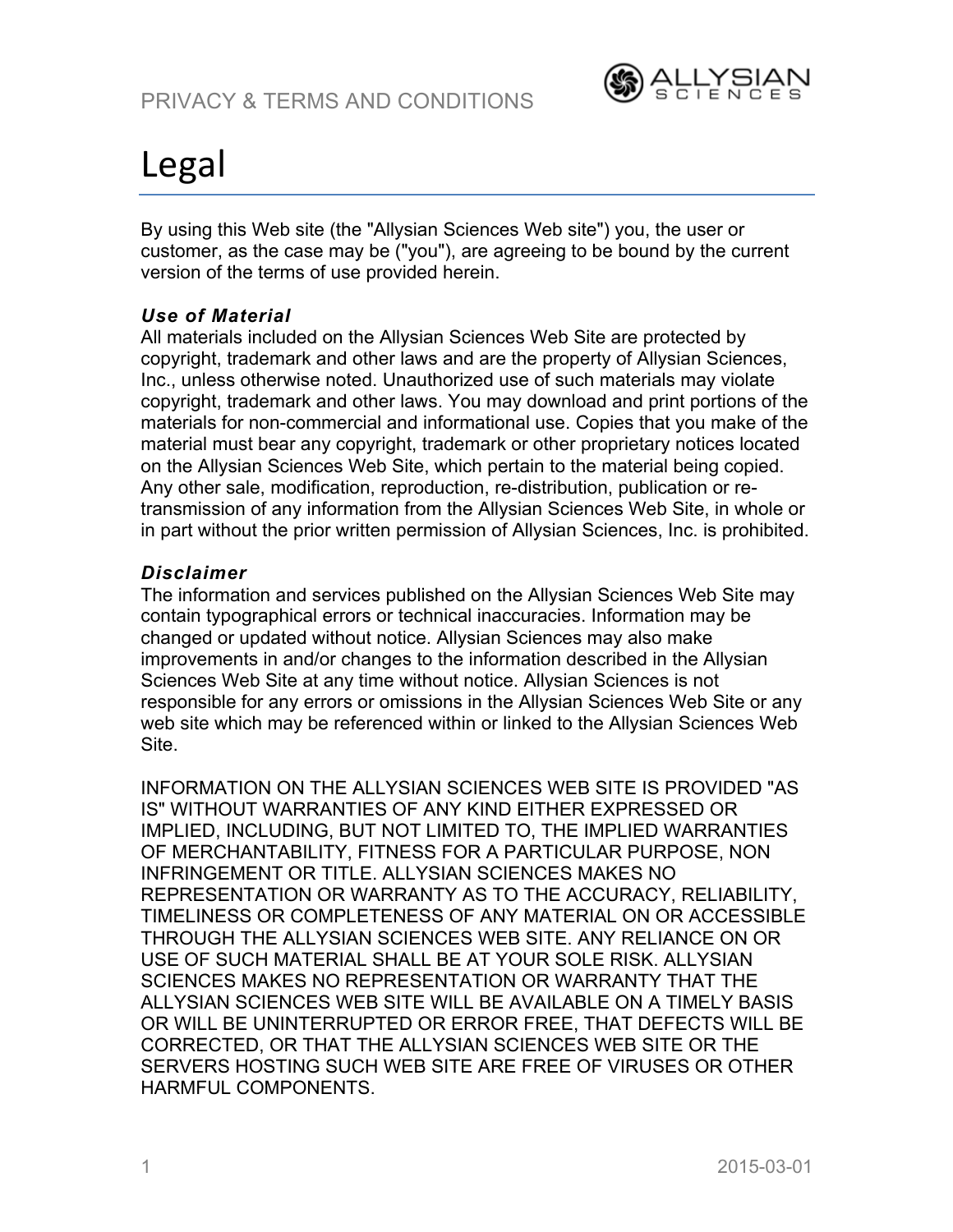### PRIVACY & TERMS AND CONDITIONS



ALLYSIAN SCIENCES ASSUMES NO LIABILITY FOR ANY DAMAGES WHATSOEVER, INCLUDING WITHOUT LIMITATION, INDIRECT, SPECIAL, CONSEQUENTIAL, PUNITIVE, OR INCIDENTAL DAMAGES OF ANY KIND, LOST PROFITS, LOSS OF PROGRAMS OR OTHER DATA OR OTHERWISE, WHETHER BROUGHT IN CONTRACT OR TORT, ARISING OUT OF OR CONNECTED WITH THE USE OF OR INABILITY TO USE THE ALLYSIAN SCIENCES WEB SITE OR THE USE, RELIANCE UPON OR PERFORMANCE OF ANY MATERIAL CONTAINED IN OR ACCESSED FROM THE ALLYSIAN SCIENCES WEB SITE, EVEN IF ALLYSIAN SCIENCES IS EXPRESSLY ADVISED OF THE POSSIBILITY OF SUCH DAMAGES.

#### *Jurisdiction*

The materials in the Allysian Sciences Web Site are presented solely for the purpose of promoting the Allysian Sciences opportunity and the Allysian Sciences products available in your country of residence. THE PRODUCTS PROMOTED ON THE ALLYSIAN SCIENCES WEB SITE ARE NOT FOR SALE OUTSIDE OF YOUR COUNTRY OF RESIDENCE. Allysian Sciences makes no representation that materials contained in the Allysian Sciences Web Site are in compliance with the laws of jurisdictions outside of your country of residence. Individuals who choose to access the Allysian Sciences Web Site from countries outside of their country of residence do so on their own initiative and for information purposes only. The terms and conditions herein shall be governed by the laws of your country of residence, without regard to that country's conflicts of laws principles. You hereby submit to the jurisdiction of the courts of your country of residence for the purposes of litigating any lawsuit arising out of or in connection with these terms and conditions.

#### *Consumer Disclosure:*

If you are a consumer purchasing products or services online from Allysian Sciences for personal, family, or household purposes, you may have additional rights pursuant to applicable laws and regulations of your country of residence pertaining to digital signatures and completion and authentication of electronic contracts. Please read the following disclosure carefully. It describes your rights to elect to contract electronically with us.

By ordering products online from Allysian Sciences, (1) you agree and consent to (i) contract electronically with us for the products or services you have requested in accordance with this Agreement and (2) you understand that you are entering into a legal agreement and you intend to be legally bound by this Agreement. In order to access, download, and print this Agreement, you need Adobe Acrobat Reader 9.0 or higher. Changes to these hardware and software requirements will be posted here. You may also request to receive a copy of this Agreement in writing from Allysian Sciences free of charge within thirty (30) days after you have entered into this Agreement with Allysian Sciences.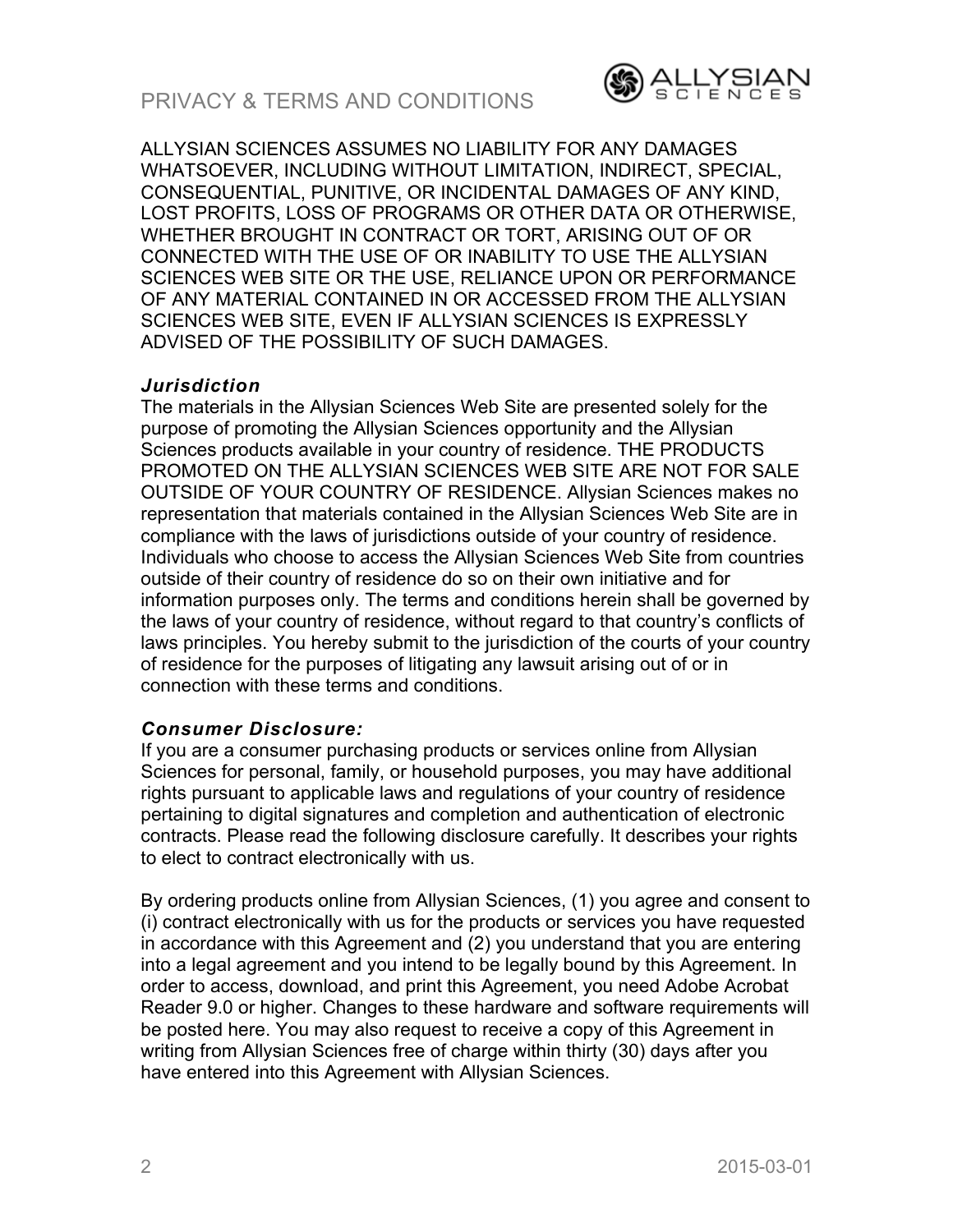

If you do not consent to the above, please cancel your request, and by so doing you will not be able to complete your online transaction.

## **Product Return Policy**

#### *Product Exchange*

Allysian Sciences warrants the quality of its products and shall exchange any defective product. Anyone returning a damaged or defective product must complete the Product Exchange or Return.

## Thirty (30) Day Return Policy

Allysian Sciences has a 100 percent, unconditional, 30-day, money-back guarantee for all customers. If for any reason a customer is dissatisfied with any Allysian Sciences product, he/she may return the product to the Company within thirty (30) days from the date of purchase for a replacement, exchange, or full refund of the purchase price. If the customer requests a refund the Company will refund the retail customer's purchase price. All customers must have a copy of an official Allysian Sciences Sales Receipt received at the time of the sale. The back of the receipt provides the customer with written notice of his/her rights to cancel the sales agreement.

## Privacy

Allysian Sciences recognizes the importance of protecting the privacy of information we may collect from you. To this end, we are committed to using our best efforts to respect your privacy. Here is how we handle information we learn about you from your visit to the Allysian Sciences Web site.

#### *The Ways We Use Information*

We receive and store information you enter on the Allysian Sciences Web site or give us in any way. We use such information, including your name and e-mail address, for several purposes:

- 1. To process, fulfill and notify you of your product order status; and
- 2. To send you the latest information about our company and product specials.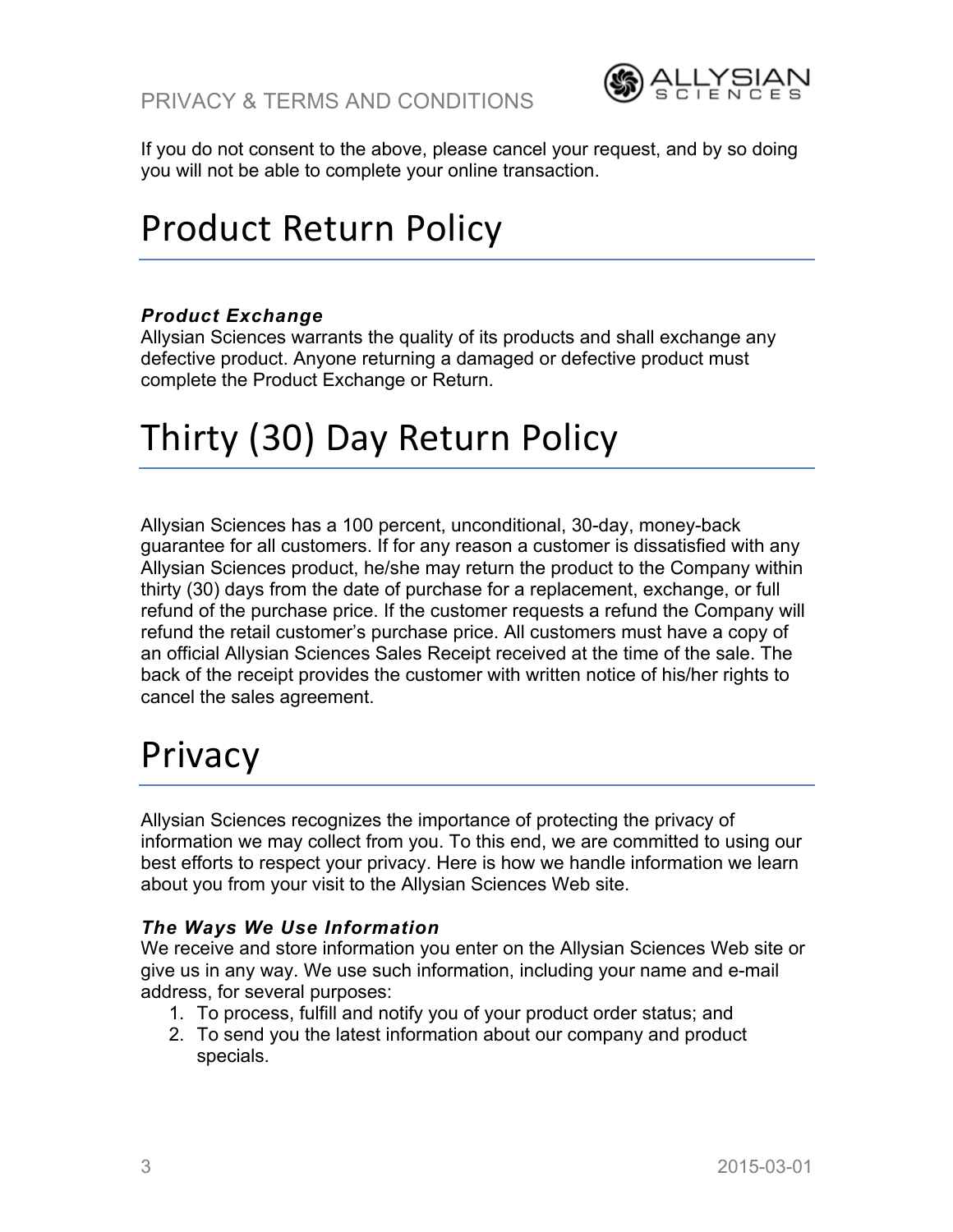

#### *Financial Information*

We use your financial information, such as account or credit card number, ONLY for billing purposes.

#### *Cookies*

Some Allysian Sciences Web site deposit certain bits of information called "cookies" in a visitor's web browser software. Cookies are sent back only to the Allysian Sciences Web site that deposited them when a visitor returns to that site. Cookies can tell us how and when pages in a Allysian Sciences Website are visited and by how many people. We use cookies:

- 1. To keep track of your shopping cart status;
- 2. To allow you to use all password-protected services in a single session without having to re-enter your password; and
- 3. To track your site of origin for the follow-me feature.

#### *Online Surveys*

We ask you to voluntarily provide demographic information, such as postal code, age or income level. All responses are kept confidential and used for internal marketing and statistical purposes only.

#### *Children*

We do not solicit personal information from or market to persons under the age of 18.

#### *Security*

We have security measures in place to protect against the loss, misuse and alteration of the information you provide. When you place an order or give us personal information, such as name, address, credit card or social security number, you are automatically on our secure server. Our secure server software encrypts the information you input before it is sent to us to protect your data against unauthorized access.

#### *Links to Other Web sites*

As a resource to our visitors we provide links to other Web sites, which we believe are useful and meet our high standards. However, Allysian Sciences is not responsible for the contents of such linked Web sites. In particular, Allysian Sciences is not responsible for the privacy notices or practices provided in such linked Web sites.

#### *Third Parties*

We are not in the business of selling your personal information to third parties. Where permitted by the provisions of applicable law, Allysian Sciences may share such information from time to time with the following third parties: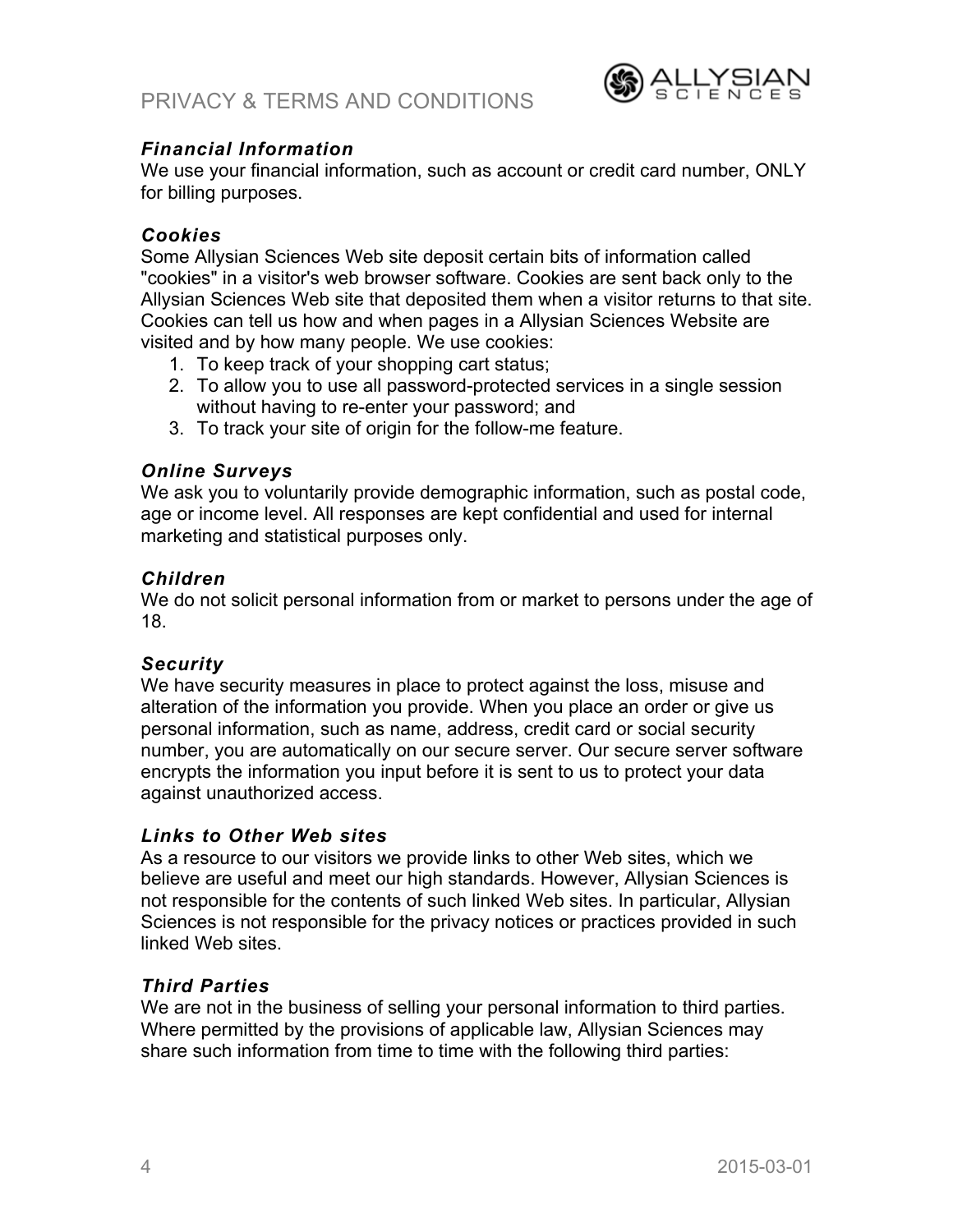### PRIVACY & TERMS AND CONDITIONS



- 1. Those employees, directors and managers of Allysian Sciences and its local and foreign associated/affiliated companies who have a need to access your personal information in carrying out their responsibilities;
- 2. Any agent, contractor, supplier, vendor, or third party who provides administrative, advertising, printing, or other services to Allysian Sciences or its affiliated companies, including but not limited to distribution centers, external auditors, medical practitioners, trustees, insurance companies, actuaries;
- 3. Any government agency or other appropriate governmental, police, or regulatory authority in the United States or elsewhere in order to meet legal security and regulatory requirements; and

#### *Transfer*

The consent you have provided herein to the use of your personal information by Allysian Sciences shall also extend to any person or corporation to which Allysian Sciences may transfer its business, provided that such personal information is used for the same purposes.

#### *Discontinuing Service*

We provide you the opportunity to discontinue receiving future e-mail communications from us at the point where we request information from you. This gives you the option to remove your e-mail address from our database so that you do not receive any future mailings and no longer receive our service.

You can exercise this option at any time by sending us an e-mail or written letter to our Customer Service department. If you do discontinue service, you will not be able to use password-protected areas of our site.

#### *Access to Personal Information*

You have the right to request and obtain from Allysian Sciences the personal information Allysian Sciences has on file about you and request a correction of any data that is inaccurate. You may also request Allysian Sciences to inform you of the type of personal information maintained by Allysian Sciences. Requests for access to and correction of personal data or information about Allysian Sciences's policies and procedures regarding personal data should be addressed in writing to Allysian Sciences Customer Service.

Questions or comments about Allysian Sciences should be e-mailed or mailed by post to Allysian Sciences Customer Service.

# Unsolicited Commercial Electronic Communications (SPAM)